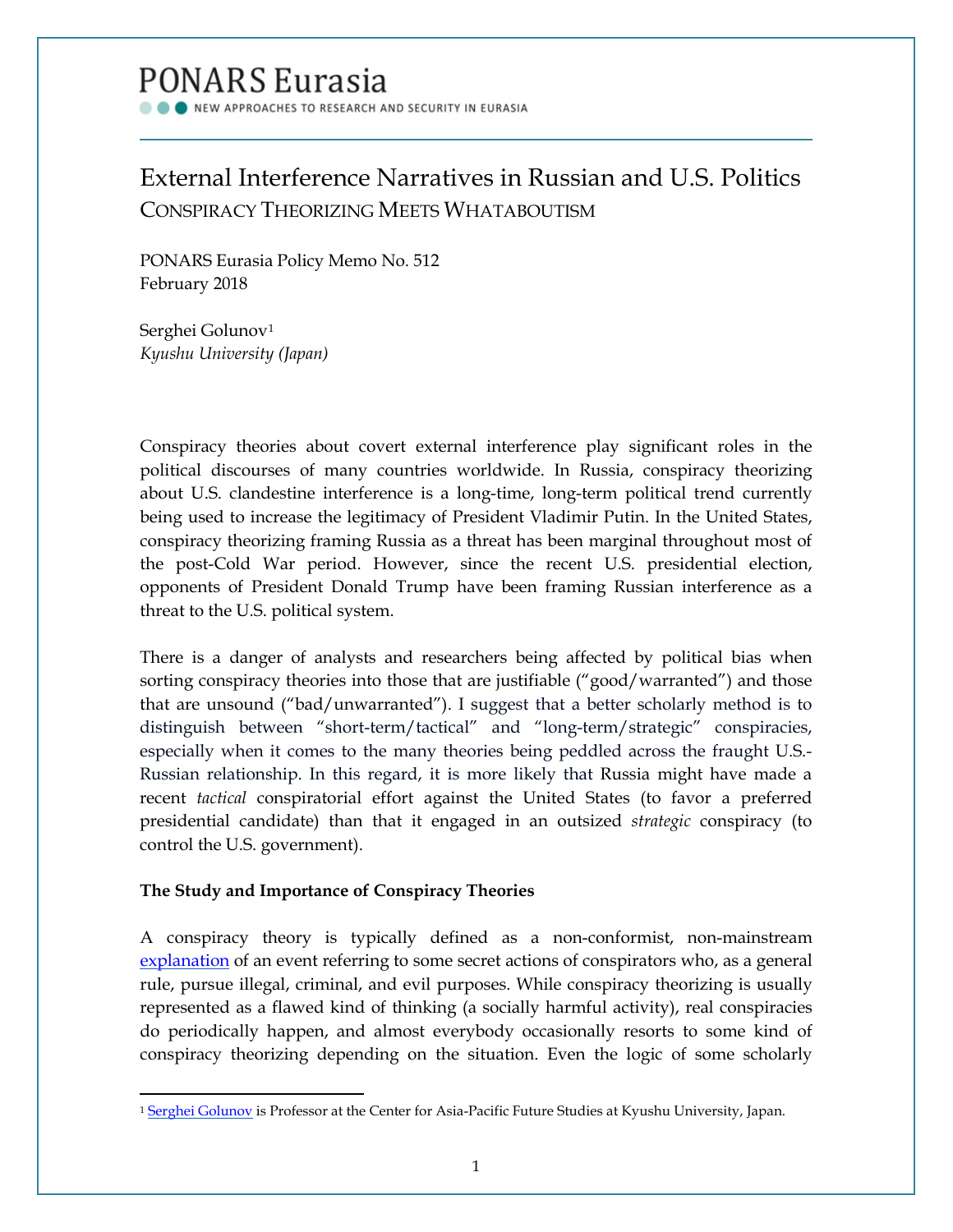studies resembles conspiracy theories, such as pursuing hidden [linkages](http://journals.sagepub.com/doi/pdf/10.1111/j.1467-954X.2000.tb03527.x) between isolated events and then making argument selections in favor of preferred explanations. Taking these considerations into account, some Conspiracy Studies scholars try to distinguish between "acceptable" and "bad" conspiracy theorizing. This can be done, for example, by [highlighting](https://searchworks.stanford.edu/view/1118205) the phenomenon of "conspiracism," which is the belief in the key and omnipresent role of conspiracies in the historical process. However, researchers can be estranged from the political views of the conspiracy theorists themselves, presenting an initial and inherent bias when the cases are collected and analyzed.

Resorting to conspiracy theories can play a range of important social functions. In times of political or economic troubles—when a situation goes out of control—they can help people make sense of reality by [providing](https://search.proquest.com/openview/c54271c6a109440ae44911f965aa9d0b/1?pq-origsite=gscholar&cbl=29587) simple explanations for complex experiences and problems. In the context of a rivalry between a political regime and its opponents, conspiracy theorizing can empower regimes by mobilizing loyalists, and serve to disempower, marginalize, and scapegoat opponents. The other way also holds true, whereby the opposition can spread conspiratorial narratives to smear political parties and leaders. Finally, it is worth noting that conspiracy theory narratives can serve as a means of entertainment [provided](https://books.google.com/books?hl=en&lr=&id=BpxdBwAAQBAJ&oi=fnd&pg=PP1&dq=Gray,+Matthew+(2010)+Conspiracy+theories+in+the+Arab+World:+Sources+and+Politics,+London:+Routledge.&ots=NtMUSCoHhB&sig=1Cxdj4jY-TAqSyhA2MsdO4597AU#v=onepage&q&f=false) by the media and fiction writers.

#### **Russian/Soviet and U.S. Comparative Historical Trends**

Conspiracy theorizing is deeply rooted in both Russian and U.S. social thought traditions, though the Russian tradition is longer and more pervasive. Indeed, Russian conspiracy theorizing was influenced by isolationist sentiments to a much greater extent than America's. During the Soviet Union, conspiracy theorizing was used as a powerful tool by the regime, serving not only to marginalize its opponents but also for the legitimization and mobilization of its supporters. Under Stalin's rule, ungrounded accusations of spying for foreign intelligence services took or ruined the lives of a huge number of Soviet citizens. In the United States, shortly after the 1917 Russian Revolution, some influential U.S. politicians became suspicious about possible subversive Communist influences on domestic politics. This period, from 1917 to 1920, became known as the First Red Scare and a Second Red Scare occurred around 1947 and continued during the Cold War decades. These campaigns led to numerous dismissals, deportations, and public denigrations of alleged sympathizers of the Soviet Union. It should be noted that after the Stalinist period in the USSR and after the Second Red Scare in the United States, mutual conspiracist suspicions in both countries started to decline gradually, although suspicions and [whataboutist](https://www.merriam-webster.com/words-at-play/whataboutism-origin-meaning) sentiments continued from time to time.

After the disintegration of the Soviet Union, anti-US conspiracism was marginalized for some time but remained an accepted practice among influential Russian politicians and security service officers. In the Putin era, anti-American conspiracy theorizing increasingly became an important device for regime legitimization, mobilization of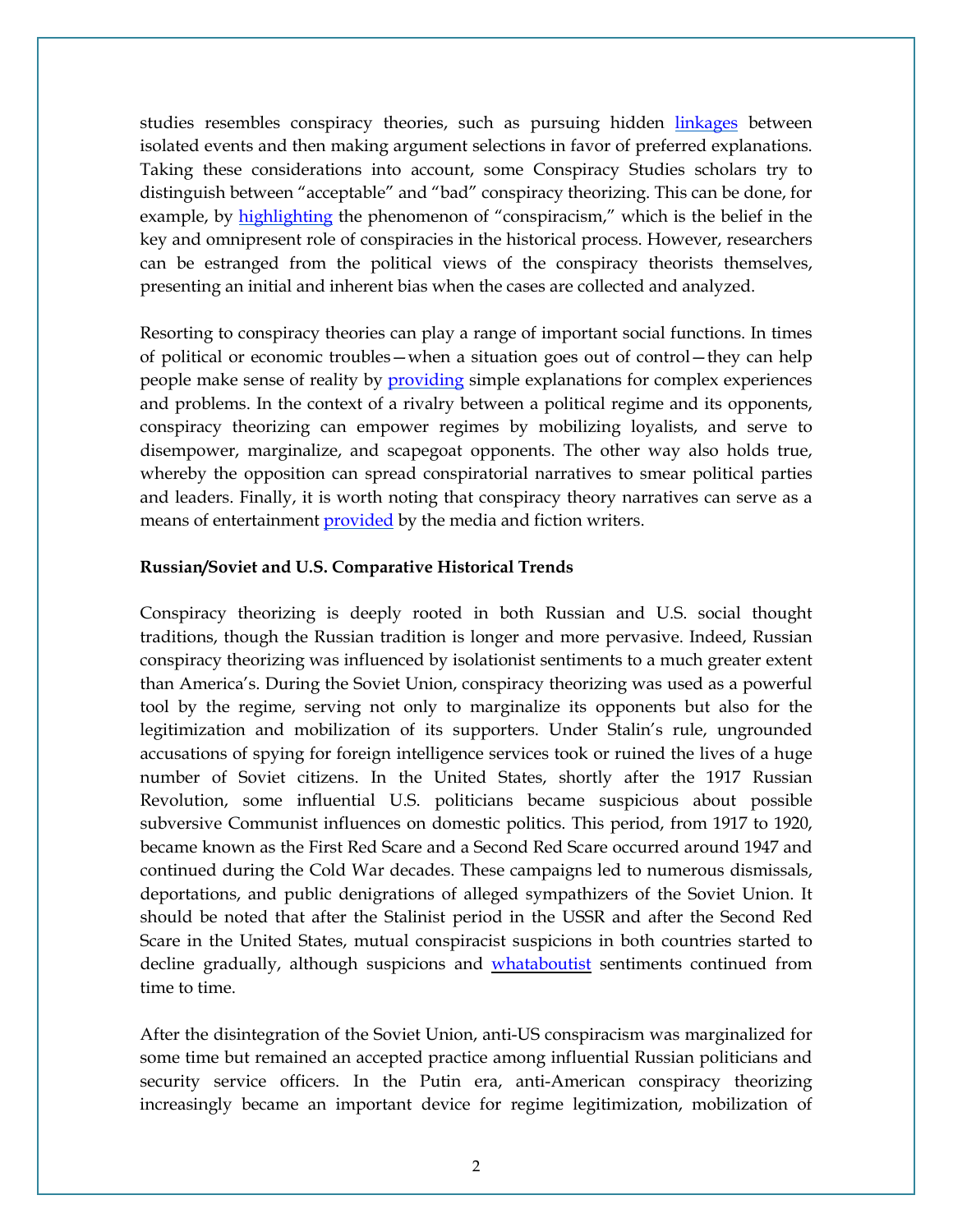supporters, and marginalization of opponents. [2](#page-2-0) In the United States, conspiracy peddlers put aside anti-Russianisms in favor of alleged interference by others, including Jews (so-called Zionist Occupation Government theory) and globalists (so-called World Government theory, which supposes that the United Nations "occupies" the United States).

### **Russian Elections and Allegations about U.S. Interference**

In 2011, Putin's decision to run for a third presidential term after a four-year break triggered a large-scale, heterogeneous protest movement. It was directed against the pervasive corruption of top officials and the long-lasting monopolization of political power by Putin and his supporters. This protest movement led to numerous rallies and it decreased voting numbers for United Russia and Putin in both the parliamentary and presidential elections.

The Kremlin reacted to this movement by framing it as an attempt by the United States to orchestrate political outcomes in Russia (just as it did, the Kremlin alleges, in Georgia, Ukraine, and Kyrgyzstan during the color revolutions). Washington was accused of using social media technologies to spur anti-governmental mass mobilizations and protest leaders were portrayed as paid U.S. puppets. NGOs that received foreign funding for any type of political purposes (election monitoring, human rights activities, etc.) became targets and were ultimately branded (legally) as foreign agents. After that election cycle, anti-Western conspiracy accusations were made by Putin's regime to discredit its active opponents, legitimize itself as the only power able to resist foreign conspiracies, and rally supporters to be more active in backing their leader.

While trying to substantiate the government allegations during that 2011-12 election cycle, pro-Russian governmental sources emphasized mainly two points: 1) there was U.S. funding for NGOs in Russia that severely criticized the regime during the electoral campaigns (USAID and the NDI were [particularly](http://evrazia.org/article/2010) mentioned in this context) and 2) there were meetings between U.S. officials and Russian opposition figures in [Moscow](http://actualcomment.ru/gosduma_kritikuet_makfola_za_vstrechu_s_oppozitsiey.html) and in the United States (at the organizers' expense). However, there is no convincing proof that the United States provided guidance to Russian oppositionists or that any direct funding of opposition figures, if it occurred, made a significant difference in the electoral campaign.

Allegations about the U.S. "behind-the-scenes" role in the 2014 Ukrainian Euromaidan movement was linked by Moscow to the methods and goals that the United States supposedly implemented in its work with the Russian opposition in 2011-12. The widely

<span id="page-2-0"></span><sup>&</sup>lt;sup>2</sup> Also see: Serghei Golunov, "<u>The 'Hidden Hand' of External Enemies: The Use</u> o<u>f Conspi</u>rac<u>y Theories</u> [by Putin's Regime,](http://www.ponarseurasia.org/memo/hidden-hand-external-enemies-use-conspiracy-theories-putins-regime)" PONARS Eurasia Policy Memo No. 192, 2012; Serghei Golunov, "What Should Students [Know about Russia's Enemies? Conspiracy Theories in Russian Geopolitical Textbooks,](http://www.ponarseurasia.org/memo/conspiracy-theories-russian-geopolitical)" PONARS Eurasia Policy Memo No 358, 2015.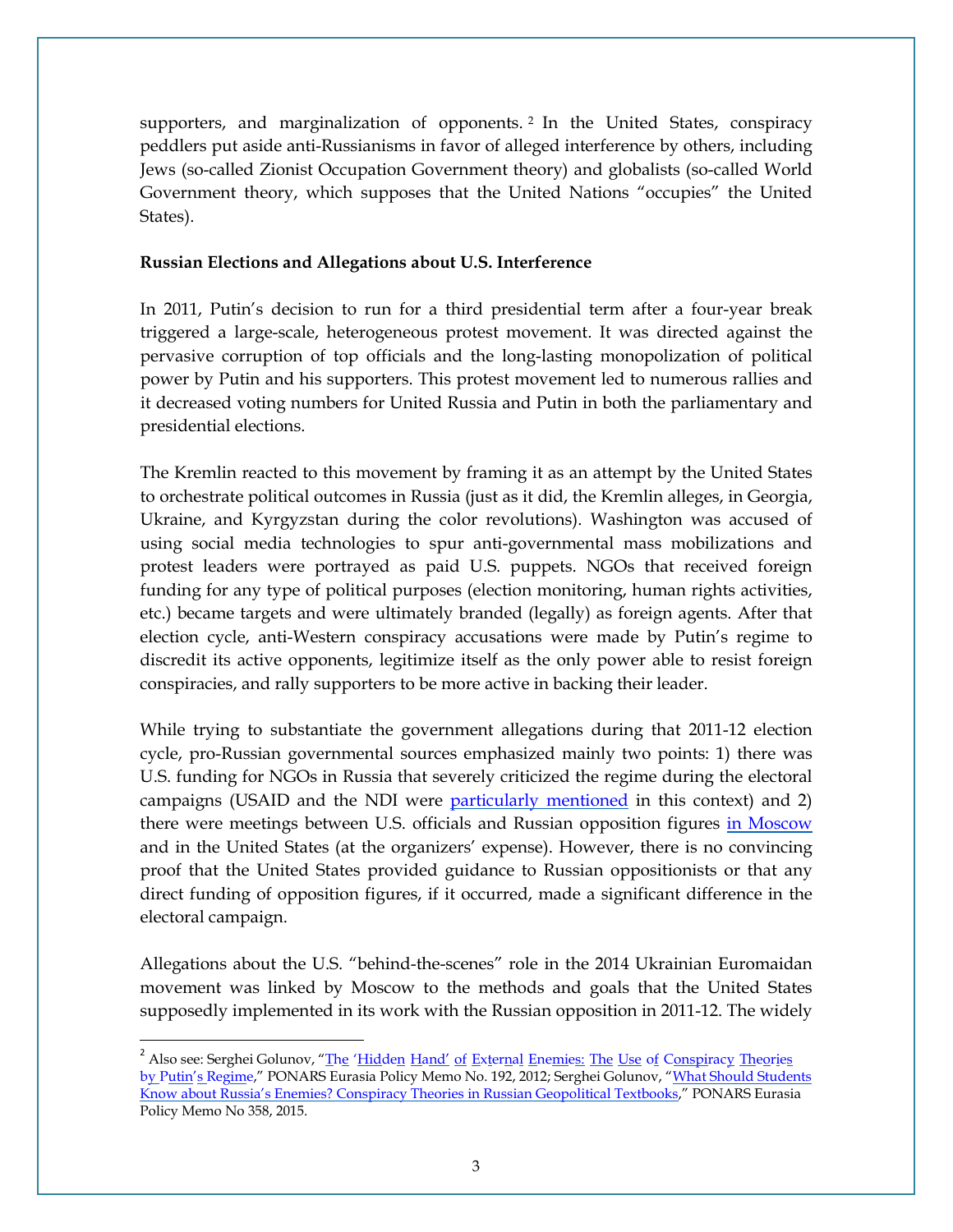cited [leak](https://kp.ua/politics/437445-sekretnyi-razghovor-nuland-s-paiettom-ob-ukrayne-pust-klychko-ostaetsia-vne-yhry) of then Assistant Secretary of State Victoria Nuland's phone call with former U.S. Ambassador to Ukraine Geoffrey Pyatt contributed to the narrative put forward by Russian pro-governmental sources that the United States supported the Euromaidan and controlled who was eligible to join the new, negotiated, Ukrainian government. Indeed, framing the Russian liberal opposition and protesting Ukrainians as elements fully controlled by Washington made for a good cross-fit.

In the last few years, the United States has been systematically accused by Russian officials and state-sponsored media of interference in both Russia's domestic affairs and on the [international](http://kremlin.ru/events/president/news/54688) scene. In December 2017, some unidentified senior U.S. administration officials were [told](https://www.buzzfeed.com/johnhudson/no-deal-how-secret-talks-with-russia-to-prevent-election?utm_term=.tv4mmLQPp#.cbmvvjoYg) that Moscow offered Washington a deal on mutual non-interference in internal affairs and elections, which, interestingly, would indirectly imply that Russia was involved in the 2016 U.S. elections. Perhaps two aspects were in play, that either Russia interfered as a form of Kremlin retaliation, or it did so as a way to halt supposed U.S. interference plans vis-a-vis the upcoming Russian presidential election of March 2018.

#### **2016 U.S. Presidential Elections: Return of the "Russian Threat"**

After languishing in the backyards of U.S. conspiracy theorizing discourses for a long time, the "Russian threat" became topical again as Trump rose to power. The range of accusations varied from mere pontificating to far-reaching assumptions that Russia managed to make the U.S. president their [puppet.](https://www.usatoday.com/story/opinion/readers/2017/07/11/trump-russian-agent/470445001/) There were (and are) narratives that Moscow is [trying](https://www.congress.gov/congressional-record/2017/7/14/house-section/article/h5871-5?q=%257B%2522search%2522%253A%255B%2522russia%2522%255D%257D&r=4) to demolish U.S. democracy and [subvert](https://www.republican.senate.gov/public/index.cfm/floor-updates?ID=173C73A4-D57F-4A7A-89E7-4333D505F560) U.S. sovereignty. Such conspiracy theorizing rhetoric—most often used by Democrats, though there are some Republicans who have spoken along these lines—likely has had a delegitimizing effect on Trump and his inner circle. There has certainly been an "explanatory" aroma in many of these narratives (seeking simple and self-justifying reasons for the perceived political catastrophe) rather than them serving self-legitimizing and mobilizing functions.

The key specific accusations concerning Russian interference included cyberattacks, massive online trolling, social media advertisements, online forum discussions meant to sway public opinion, and actual contacts between members of Trump's team and Russian officials and intermediaries. The accusations of Russia having organized cyberattacks on the Democratic National Committee and on state voter registration systems seem to be the most serious and grounded. Nevertheless, there is a lack of convincing evidence that any of these attacks shaped the outcome of the elections. While justifiably denouncing Russian cyber-attacks as illegal and immoral, it should be born in mind that hacking itself is not an unusual kind of governmental operation. Over the last decade, it has been used by many states, including by the United States, which reportedly did it even [against](https://www.juancole.com/2017/01/hacked-americas-allies.html) its own allies.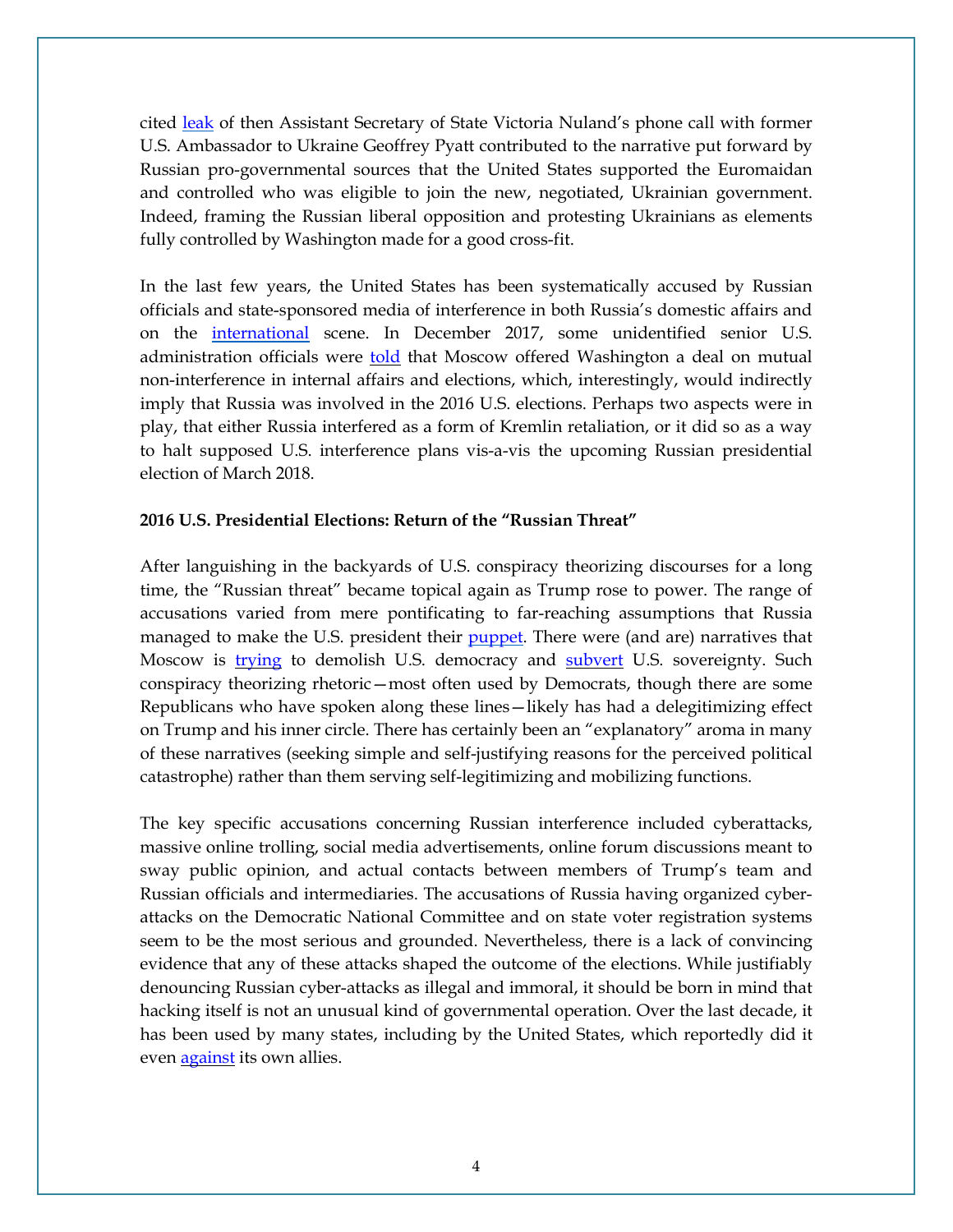Employing internet trolls and ramping up social media influence campaigns is practiced by many actors worldwide, and such practices are not clearly prohibited in most countries, especially in those that protect free speech and a diverse media landscape. On a related note, there were strong conspiratorial insinuations in 2016-17 in the United States that the Russian media companies RT (Russia Today) and Sputnik were undermining U.S. democracy. However, this would indirectly imply that the U.S. media machines and political communication institutions were stunningly inefficient in the face of foreign narratives.

The argument about Russian connections with Trump's team is probably more vulnerable to whataboutist criticisms than the Russian cyber hacks. As mentioned above, during previous Russian electoral campaigns, U.S. officials in Moscow periodically tried to establish contacts with Russian opposition figures and some Russian NGOs involved in political activities were funded from U.S. sources. When the United States accused Russia of meddling, Putin made whataboutist [counter-accusations](http://kremlin.ru/events/president/news/54688) saying that the United States has meddled in international politics in a similar way:

"Now, if this page is turned around, I'll tell you something that you should probably know... everywhere in the world, the United States actively interferes in the electoral campaigns of other countries. Do you not know this?"

It seems clear that more convincing evidence is needed to ascertain the facts of both the U.S. and Russian "political activities" in each other's countries.

### **Suggestions for Further Scholarship**

As one way for researchers to handle conspiracy theories, particularly when discussing Russian interference in the U.S. presidential election, it would make sense to distinguish between "tactical" conspiracy theories (implying short-term goals) and "strategic" conspiracy theories (implying long-term, highly ambitious goals). While strategic conspiracies—for example that South Korea and the United States are working to overthrow the North Korean regime—could really be on the agenda, most strategic conspiracy theories should be downplayed because they tend to be extremely overambitious in character. While tactical conspiracy theorizing can be both trustworthy and not trustworthy, strategic conspiracy theorizing is rarely trustworthy.

This approach differs slightly from the happenstance method of sorting conspiracy theories into those that are justifiable ("good/warranted") and those that are unsound ("bad/unwarranted"), mostly because, again, this route has political bias attached. When applying this new type of dividing line to the matter at hand, one could say that the alleged Russian conspiracies/interferences can be viewed as tactical rather than strategic, which gives it a touch more legitimacy. More weight could be given to the idea